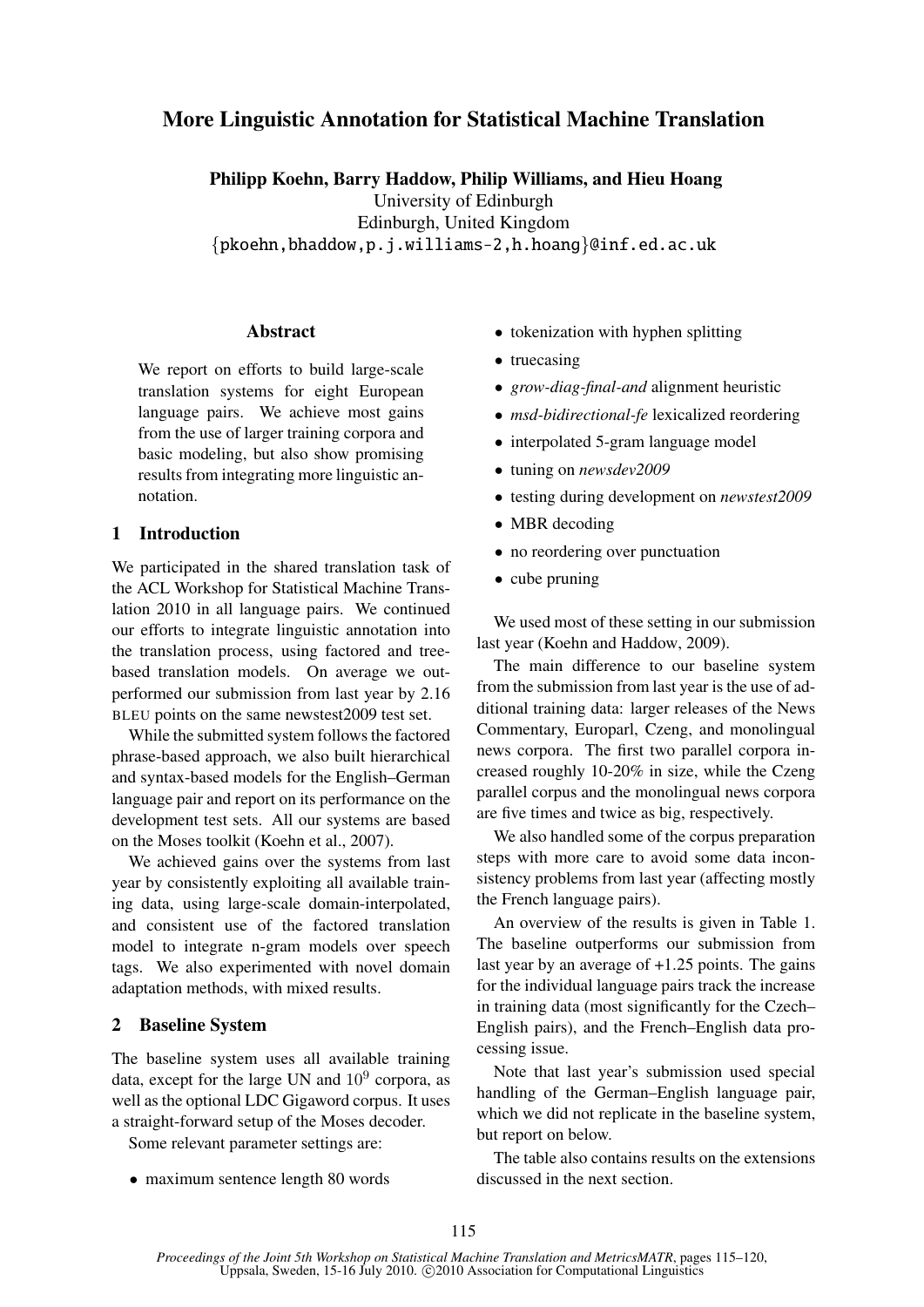| Language Pair   | 09'   | <b>Baseline</b> | GT Smooth.      | <b>UN Data</b>  | Factored        | Beam            |
|-----------------|-------|-----------------|-----------------|-----------------|-----------------|-----------------|
| Spanish-English | 24.41 | $25.25 (+0.76)$ | $25.48 (+0.23)$ | $26.03 (+0.55)$ | $26.20 (+0.17)$ | $26.22(+0.02)$  |
| French-English  | 23.88 | $25.23 (+1.35)$ | $25.37 (+0.14)$ | $25.92 (+0.55)$ | $26.13 (+0.21)$ | $26.07(-0.08)$  |
| German-English  | 18.51 | $19.47 (+0.96)$ | $19.51 (+0.04)$ |                 | $21.09 (+0.24)$ | $21.10 (+0.01)$ |
| Czech-English   | 18.49 | $20.74(+2.25)$  | $21.19 (+0.45)$ |                 | $21.33(+0.14)$  | $21.32(-0.01)$  |
| English-Spanish | 23.27 | $24.20 (+0.93)$ | $24.65 (+0.45)$ | $24.65 (+0.30)$ | $24.37(-0.28)$  | $24.42 (+0.05)$ |
| English-French  | 22.50 | $23.83 (+1.33)$ | $23.72(-0.11)$  | $24.70 (+0.98)$ | $24.74(+0.04)$  | $24.92(+0.18)$  |
| English-German  | 14.22 | $14.68 (+0.46)$ | $14.81 (+0.13)$ |                 | $15.28(+0.47)$  | $15.34 (+0.06)$ |
| English-Czech   | 12.64 | $14.63 (+1.99)$ | $14.68 (+0.05)$ |                 |                 |                 |
| avg             |       | $+1.25$         | $+0.17$         | $+0.60$         | $+0.14$         | $+0.03$         |

Table 1: Overview of results: baseline system and extensions. On average we outperformed our submission from last year by 1.87 BLEU points on the same newstest2009 test set. For additional gains for French–English and German–English, please see Tables 7 and 8.

| <b>Czech-English</b> |               |       |        |  |
|----------------------|---------------|-------|--------|--|
| Corpus               | Num. Tokens   | Pplx. | Weight |  |
| EU                   | 29,238,799    | 582   | 0.054  |  |
| Fiction              | 15,441,105    | 429   | 0.028  |  |
| Navajo               | 561,144       | 671   | 0.002  |  |
| News (czeng)         | 2,909,322     | 288   | 0.127  |  |
| News (mono)          | 1,148,480,525 | 175   | 0.599  |  |
| <b>Subtitles</b>     | 23,914,244    | 526   | 0.019  |  |
| Techdoc              | 8,322,958     | 851   | 0.099  |  |
| Web                  | 4,469,177     | 441   | 0.073  |  |
|                      |               |       |        |  |

French–English

| Corpus      | Num. Tokens   | Pplx. | Weight |
|-------------|---------------|-------|--------|
| Europarl    | 50,132,615    | 352   | 0.105  |
| News Com.   | 2,101,921     | 311   | 0.204  |
| UN          | 216,052,412   | 383   | 0.089  |
| <b>News</b> | 1,148,480,525 | 175   | 0.601  |

Table 2: English LM interpolation: number of tokens, perplexity, and interpolation weight for the different corpora

## 2.1 Interpolated Language Model

The WMT training data exhibits an increasing diversity of corpora: Europarl, News Commentary, UN,  $10^9$ , News — and seven different sources within the Czeng corpus.

It is well known that domain adaptation is an important step in optimizing machine translation systems. A relatively simple and straight-forward method is the linear interpolation of the language model, as we explored previously (Koehn and Schroeder, 2007; Schwenk and Koehn, 2008).

We trained domain-specific language models separately and then linearly interpolated them using SRILM toolkit (Stolke, 2002) with weights op-

| Language Pair   | Cased | Uncased         |
|-----------------|-------|-----------------|
| Spanish-English | 25.25 | $26.36(+1.11)$  |
| French-English  | 25.23 | $26.29 (+1.06)$ |
| German-English  | 19.47 | $20.63 (+1.16)$ |
| Czech-English   | 20.74 | $21.76(+1.02)$  |
| English-Spanish | 24.20 | $25.47 (+1.27)$ |
| English-French  | 23.83 | $25.02 (+1.19)$ |
| English-German  | 14.68 | $15.18 (+0.50)$ |
| English-Czech   | 14.63 | $15.13 (+0.50)$ |
| avg             |       | $+0.98$         |

Table 3: Effect of truecasing: cased and uncased BLEU scores

timized on the development set *newsdev2009*.

See Table 2 for numbers on perplexity, corpus sizes, and interpolation weights. Note, for instance, the relatively high weight for the News Commentary corpus (0.204) compared to the Europarl corpus (0.105) in the English language model for the French-English system, despite the latter being about 25 times bigger.

# 2.2 Truecasing

As last year, we deal with uppercase and lowercase forms of the same words by truecasing the corpus. This means that we change each surface word occurrence of a word to its natural case, e.g., *the, Europe*. During truecasing, we change the first word of a sentence to its most frequent casing. During de-truecasing, we uppercase the first letter of the first word of a sentence.

See Table 3 for the performance of this method. In this table, we compare the cased and uncased BLEU scores, and observe that we lose on average roughly one BLEU point due to wrong casing.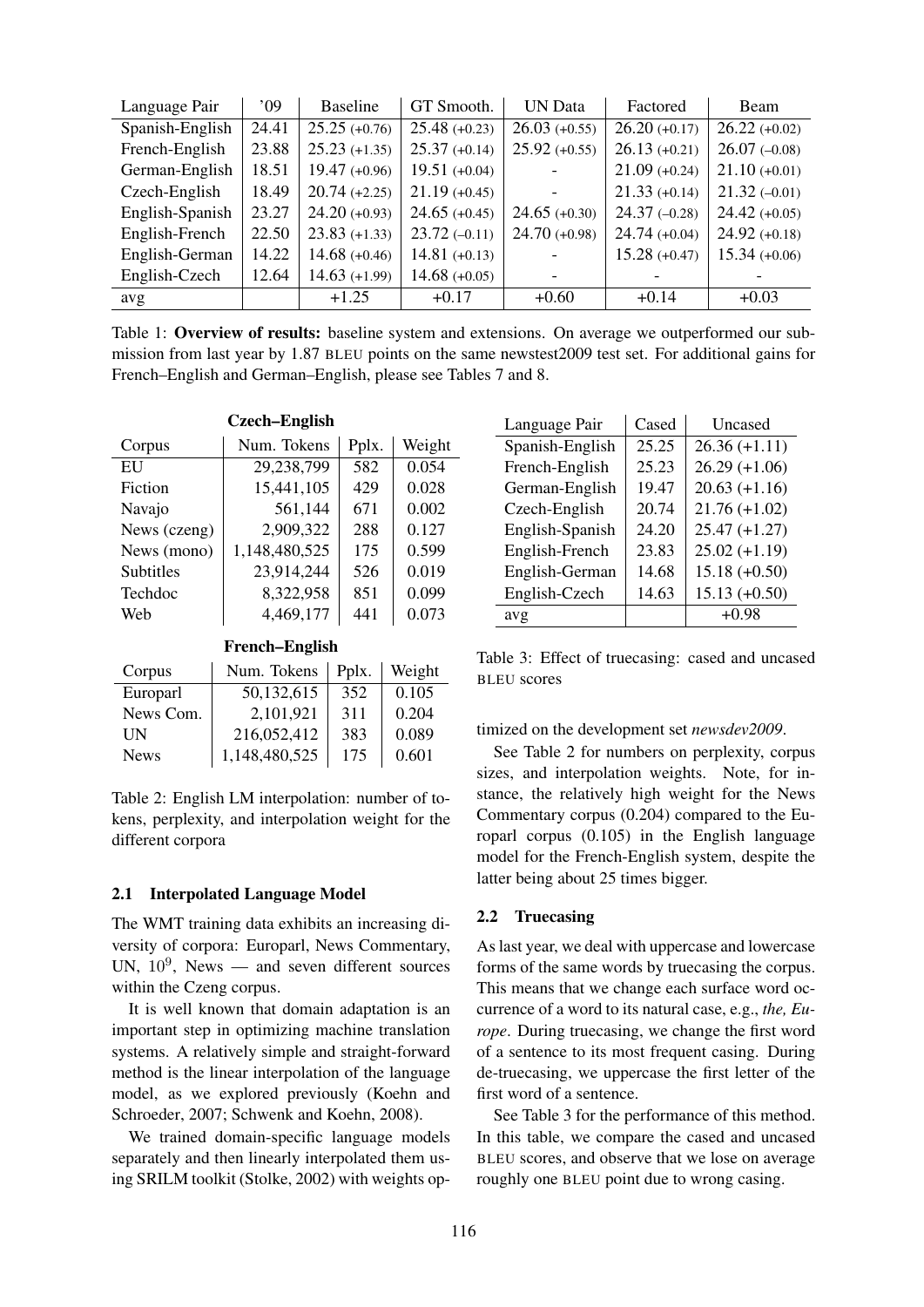| Count                       | Count of Count | Discount | $Count*$ |
|-----------------------------|----------------|----------|----------|
|                             | 357,929,182    | 0.140    | 0.140    |
| $\mathcal{D}_{\mathcal{L}}$ | 24,966,751     | 0.487    | 0.975    |
| $\mathcal{E}$               | 8,112,930      | 0.671    | 2.014    |
| 4                           | 4,084,365      | 0.714    | 2.858    |
| 5                           | 2,334,274      | 0.817    | 4.088    |

Table 4: Good Turing smoothing, as in the French–English model: counts, counts of counts, discounting factor and discounted count

# 3 Extensions

In this section, we describe extensions over the baseline system. On average, these give us improvements of about 1 BLEU point over the baseline.

## 3.1 Good Turing Smoothing

Traditionally, we use raw counts to estimate conditional probabilities for phrase translation. However, this method gives dubious results for rare counts. The most blatant case is the single occurrence of a foreign phrase, whose sole English translation will receive the translation probability  $\frac{1}{1} = 1.$ 

Foster et al. (2006) applied ideas from language model smoothing to the translation model. Good Turing smoothing (Good, 1953) uses counts of counts statistics to assess how likely we will see a word (or, in our case, a phrase) again, if we have seen it *n* times in the training corpus. Instead of using the raw counts, adapted (lower) counts are used in the estimation of the conditional probability distribution.

The count of counts are collected for the phrase pairs. See Table 4 for details on how this effects the French–English model. For instance, we find singleton 357,929,182 phrase pairs and 24,966,751 phrase pairs that occur twice. The Good Turing formula tells us to adapt singleton counts to  $\frac{24,966,751}{357,929,182} = 0.14$ . This means for our degenerate example of a single occurrence of a single French phrase that its single English translation has probability  $\frac{0.14}{1} = 0.14$  (we do not adjust the denominator).

Good Turing smoothing of the translation table gives us a gain of +0.17 BLEU points on average, and improvements for 7 out of 8 language pairs. For details refer back to Table 1.

| Model           | BL EU           |
|-----------------|-----------------|
| <b>Baseline</b> | 14.81           |
| Part-of-Speech  | $15.03 (+0.22)$ |
| Morphogical     | $15.28 (+0.47)$ |

Table 5: English–German: use of morphological and part-of-speech n-gram models

## 3.2 UN Data

While we already used the UN data in the language model for the Spanish–English and French– English language pairs, we now also add it to the translation model.

The corpus is very large, four times bigger than the already used training data, but relatively out of domain, as indicated by the high perplexity and low interpolation weight during language model interpolation (recall Table 2).

Adding the corpus to the four systems gives improvements of +0.60 BLEU points on average. For details refer back to Table 1.

## 3.3 POS n-gram Model

The factored model approach (Koehn and Hoang, 2007) allows us to integrate 7-gram models over part-of-speech tags. The part-of-speech tags are produced during decoding by the phrase mapping of surface words on the source side to a factored representation of surface words and their part-ofspeech tags on the target side in one translation step.

We previously used this additional scoring component for the German–English language pairs with success. Thus we now applied to it all other language pairs (except for English–Czech due to the lack of a Czech part-of-speech tagger).

We used the following part-of-speech taggers:

- English:  $mxpost<sup>1</sup>$
- German: LoPar<sup>2</sup>
- French: TreeTagger $3$
- Spanish: TreeTagger

For English–German, we also used morphological tags, which give better performance than just basic part-of-speech tags (+0.46 vs. +0.22, see Table 5). We observe gains for all language pairs except for English–Spanish, possibly due to the

<sup>&</sup>lt;sup>1</sup>www.inf.ed.ac.uk/resources/nlp/local\_doc/MXPOST.html <sup>2</sup>www.ims.uni-stuttgart.de/projekte/gramotron/SOFTWARE/ LoPar.html

<sup>3</sup>www.ims.uni-stuttgart.de/projekte/corplex/TreeTagger/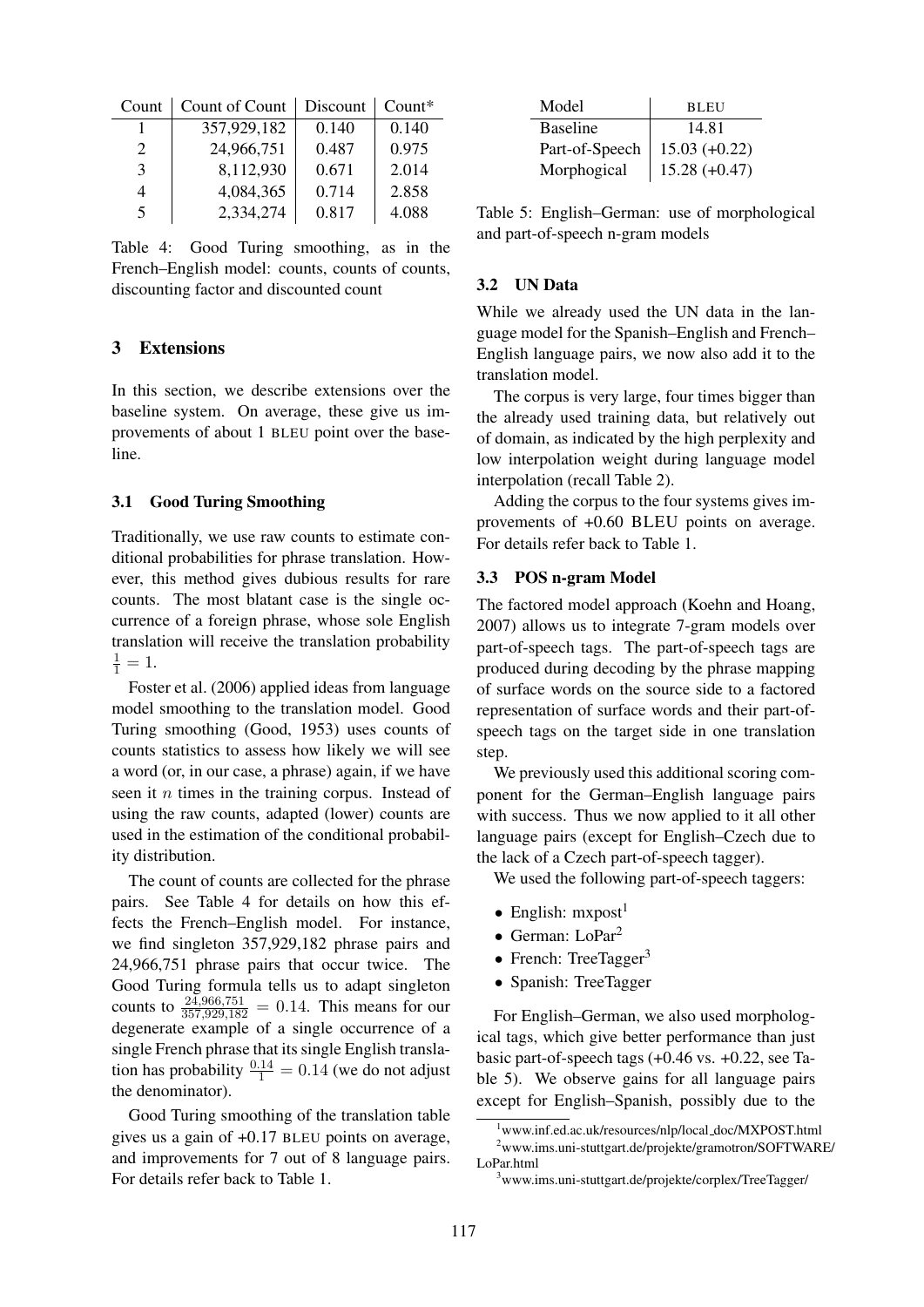| Model           | <b>BLEU</b>     |
|-----------------|-----------------|
| <b>Baseline</b> | 14.81           |
| Part-of-Speech  | $15.03 (+0.22)$ |
| Morphogical     | $15.28 (+0.47)$ |

Table 6: English–German: use of morphological and part-of-speech n-gram models

| Language Pair  | <b>Baseline</b> | with $10^9$     |
|----------------|-----------------|-----------------|
| French-English | 25.92           | 27.15 $(+1.23)$ |
| English-French | 24.70           | $24.80 (+0.10)$ |

Table 7: Use of large French–English corpus

faulty use of the Spanish part-of-speech tagger. We gain  $+0.14$  BLEU points on average (including the –0.28 drop for Spanish). For details refer back to Table 1.

## 3.4 Bigger Beam Sizes

As a final general improvement, we adjusted the beam settings during decoding. We increased the pop-limit from 5,000 to 20,000 and the translation table limit from the default 20 to 50.

The decoder is quite fast, partly due to multithreaded decoding using 4 cores machines (Haddow, 2010). Increasing the beam sizes slowed down decoding speed from about 2 seconds per sentence to about 8 sec/sentence.

However, this resulted only in minimal gains, on average +0.03 BLEU. For details refer back to Table 1.

# 3.5  $10^9$  Corpus

Last year, due to time constraints, we were not able to use the billion word  $10^9$  corpus for the French–English language pairs. This is largest publicly available parallel corpus, and it does strain computing resources, for instance forcing us to use multi-threaded GIZA++ (Gao and Vogel, 2008).

Table 7 shows the gains obtained from using this corpus in both the translation model and the language model opposed to a baseline system trained with otherwise the same settings. For French–English we see large gains (+1.23), but not for English–French (+0.10).

Our official submission for the French–English language pairs used these models. They did not include a part-of-speech language model and bigger beam sizes.

| Model                | <b>BLEU</b>     |
|----------------------|-----------------|
| <b>Baseline</b>      | 19.51           |
| + compound splitting | $20.09 (+0.58)$ |
| + pre-reordering     | $20.03 (+0.52)$ |
| $+$ both             | $20.85 (+1.34)$ |

Table 8: Special handling of German–English

| Language Pair   | <b>Baseline</b> | Weighted TM     |
|-----------------|-----------------|-----------------|
| Spanish-English | 26.20           | $26.15(-0.05)$  |
| French-English  | 26.11           | $26.30 (+0.19)$ |
| German-English  | 21.09           | $20.81(-0.28)$  |
| Czech-English   | 21.33           | $21.21(-0.12)$  |
| English-German  | 15.28           | $15.01(-0.27)$  |
| avg.            |                 | $-0.11$         |

Table 9: Interpolating the translation model with language model weights

#### 3.6 German–English

For the German–English language direction, we used two additional processing steps that have shown to be successful in the past, and again resulted in significant gains.

We split large words based on word frequencies to tackle the problem of word compounds in German (Koehn and Knight, 2003). Secondly, we re-order the German input to the decoder (and the German side of the training data) to align more closely to the English target language (Collins et al., 2005).

The two methods improve +0.58 and +0.52 over the baseline individually, and +1.34 when combined. See also Table 8.

## 3.7 Translation Model Interpolation

Finally, we explored a novel domain adaption method for the translation model. Since the interpolation of language models is very successful, we want to interpolate translation models similarly. Given interpolation weights, the resulting translation table is a weighted linear interpolation of the individual translation models trained separately for each domain.

However, while for language models we have a effective method to find the interpolation weights (optimizing perplexity on a development set), we do not have such a method for the translation model. Thus, we simply recycle the weights we obtained from language model interpolation (excluding the weighting for monolingual corpora).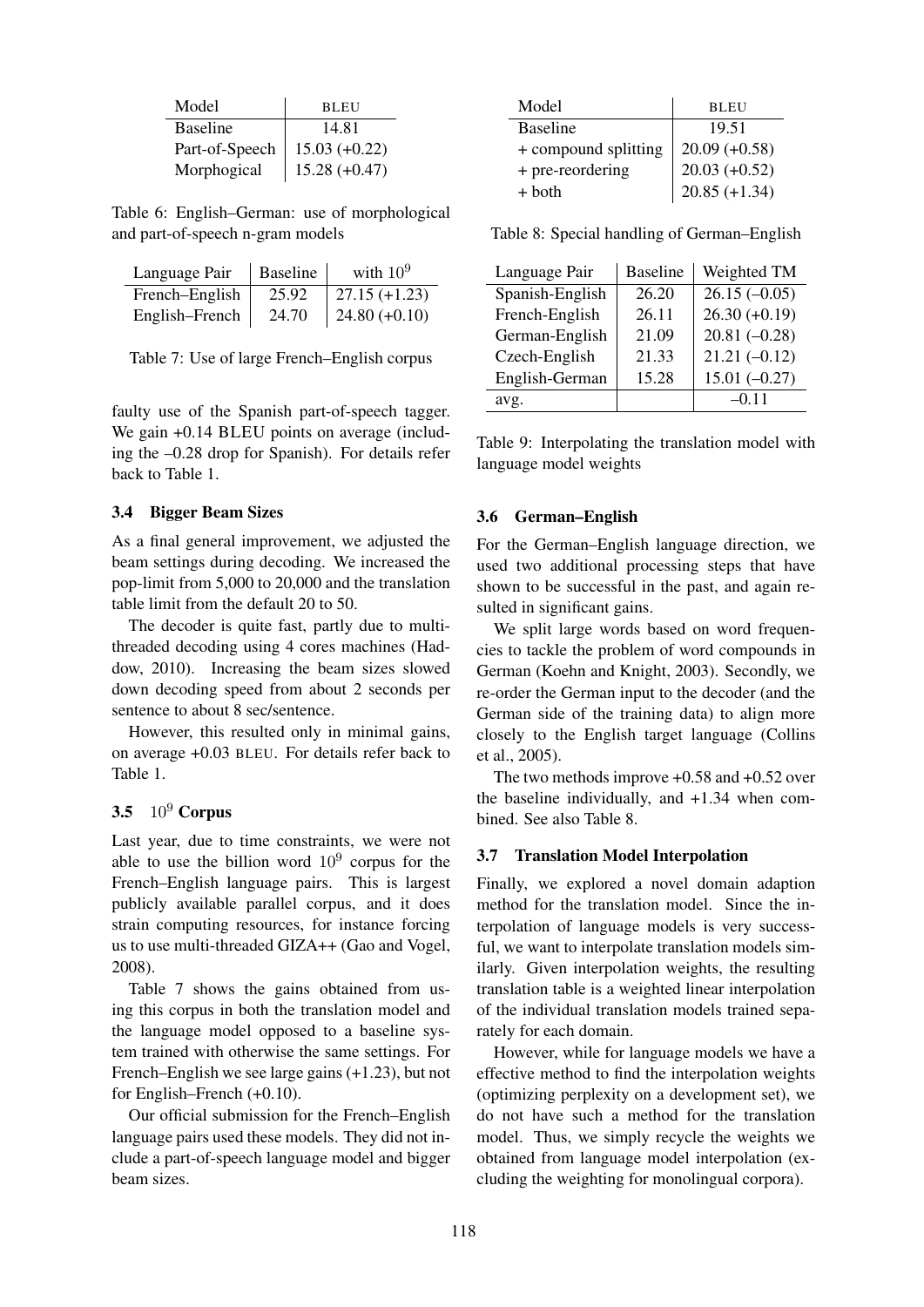| Model                 | <b>BLEU</b> |
|-----------------------|-------------|
| phrase-based          | 14.81       |
| factored phrase-based | 15.28       |
| hierarchical          | 14.86       |
| target syntax         | 14.66       |

Table 10: Tree-based models for English–German

Over the Spanish–English baseline system, we obtained gains of +0.39 BLEU points. Unfortunately, we did not see comparable gains on the systems optimized by the preceding steps. In fact, in 4 out of 5 language pairs, we observed lower BLEU scores. See Table 9 for details.

We did not use this method in our submission.

## 4 Tree-Based Models

A major extension of the capabilities of the Moses system is the accommodation of tree-based models (Hoang et al., 2009). While we have not yet carried out sufficient experimentation and optimization of the implementation, we took the occasion of the shared translation task as a opportunity to build large-scale systems using such models.

We build two translation systems: One using tree-based models without additional linguistic annotation, which are known as hierarchical phrasebased models (Chiang, 2005), and another system that uses linguistic annotation on the target side, which are known under many names such as string-to-tree models or syntactified target models (Marcu et al., 2006).

Both models are trained using a very similar pipeline as for the phrase model. The main difference is that the translation rules do not have to be contiguous phrases, but may contain gaps with are labeled and co-ordinated by non-terminal symbols. Decoding with such models requires a very different algorithm, which is related to syntactic chart parsing.

In the target syntax model, the target gaps and the entire target phrase must map to constituents in the parse tree. This restriction may be relaxed by adding constituent labels such as DET+ADJ or  $NP\$ DET to group neighboring constituents or indicate constituents that lack an initial child, respectively (Zollmann and Venugopal, 2006).

We applied these models to the English– German language direction, which is of particular interest to us due to the rich target side morphology and large degree of reordering, resulting

in relatively poor performance. See Table 10 for experimental results with the two traditional models (phrase-based model and a factored model that includes a 7-gram morphological tag model) and the two newer models (hierarchical and target syntax). The performance of the phrase-based, hierarchical, and target syntax model are close in terms of BLEU.

# 5 Conclusions

We obtained substantial gains over our systems from last year for all language pairs. To a large part, these gains are due to additional training data and our ability to exploit them.

We also saw gains from adding linguistic annotation (in form of 7-gram models over part-ofspeech tags) and promising results for tree-based models. At this point, we are quite satisfied being able to build competitive systems with these new models, which opens up major new research directions.

Everything we described here is part of the open source Moses toolkit. Thus, all our experiments should be replicable with publicly available resources.

## Acknowledgement

This work was supported by the EuroMatrixPlus project funded by the European Commission (7th Framework Programme).

## References

- Chiang, D. (2005). A hierarchical phrase-based model for statistical machine translation. In *Proceedings of the 43rd Annual Meeting of the Association for Computational Linguistics (ACL'05)*, pages 263–270, Ann Arbor, Michigan. Association for Computational Linguistics.
- Collins, M., Koehn, P., and Kucerova, I. (2005). Clause restructuring for statistical machine translation. In *Proceedings of the 43rd Annual Meeting of the Association for Computational Linguistics (ACL'05)*, pages 531–540, Ann Arbor, Michigan. Association for Computational Linguistics.
- Foster, G., Kuhn, R., and Johnson, H. (2006). Phrasetable smoothing for statistical machine translation. In *Proceedings of the 2006 Conference on Empirical Methods in Natural Language Processing*, pages 53–61, Sydney, Aus-